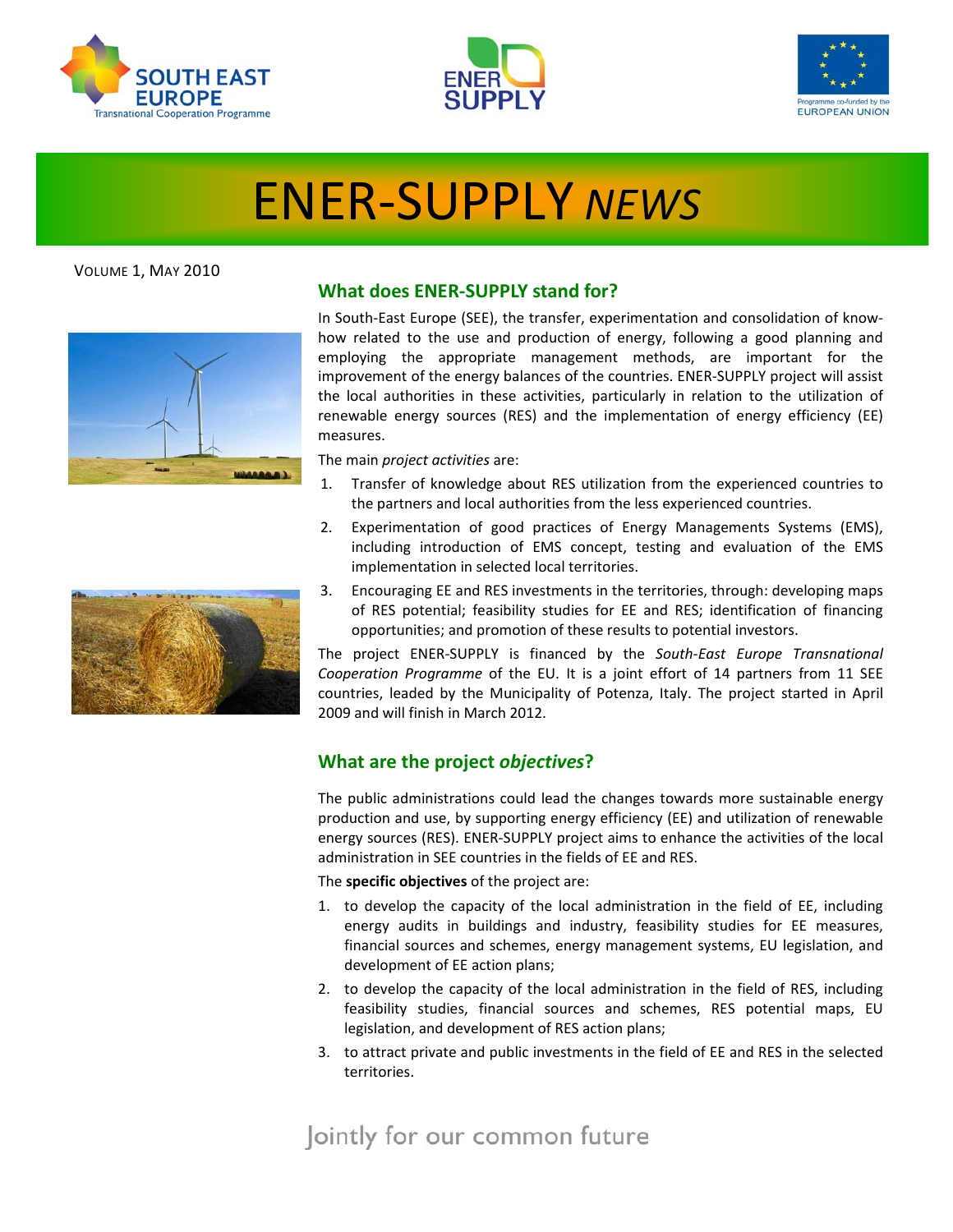#### **Who will** *benefit* **from the project?**

The **project target groups** (beneficiaries) are:

- 1. **Local stakeholders**, that could foster or hinder RES / EE development, i.e:
	- a. local political decision‐makers and administrative officers
	- b. construction companies and professionals (architects, engineers, geologists)
	- c. energy distributors
	- d. environmental associations, associations of consumers, associations of farmers, associations of enterprises
	- e. general public.
- 2. **National authorities** that have to be aware of the project results and, where possible, to adapt the National Legislation accordingly, i.e:
	- a. Ministry of Energy and/or Ministry of Environment and/or Ministry of Regional Affairs (Regional Development)
	- b. Energy Agency in charge of the National Action Plan for EE, Energy Agency responsible for RES plans
- **3. Potential investors**, i.e:
	- a. banks and equity funds
	- b. energy enterprises and their associations, energy distribution companies, energy efficiency service providers (e.g. ESCOs).

#### **What** *activities* **will be involved?**



A **Needs survey** on the level of knowledge of the target groups about the main aspects, related to energy efficiency and renewable energy sources planning: technical, financial & regulatory, will define the scope and the structure of the **training programmes,** targeting the local and regional authorities. A 60‐hour training course on RES and 40‐hour training course on EE with an emphasis on energy management systems will take place in each country. The latter will constitute the preparatory phase to **EMS experimentation** – an EMS adapted to the local needs will be applied for 10‐12 months in each country.

**RES and EE potential maps** and **Feasibility studies** will be developed. Through the RES and EE potential maps, the most interesting and promising opportunities for RES projects and investments in EE will be identified. The defined investments will be further detailed by feasibility studies, containing the technical and economic specifications, environmental impact analysis, legislative constraints analysis, financial opportunities. **Action Plans** for the areas, based on preliminary analyses of the state‐ of-the-art, will be set up in close co-operation with the local authorities.

The extensive **Communication & Dissemination activities** (events, newsletters, articles, brochures, etc.) aim to raise the awareness of the RES and EE opportunities and to promote the project findings among the main local stakeholders, central authorities and potential investors during the whole project period.